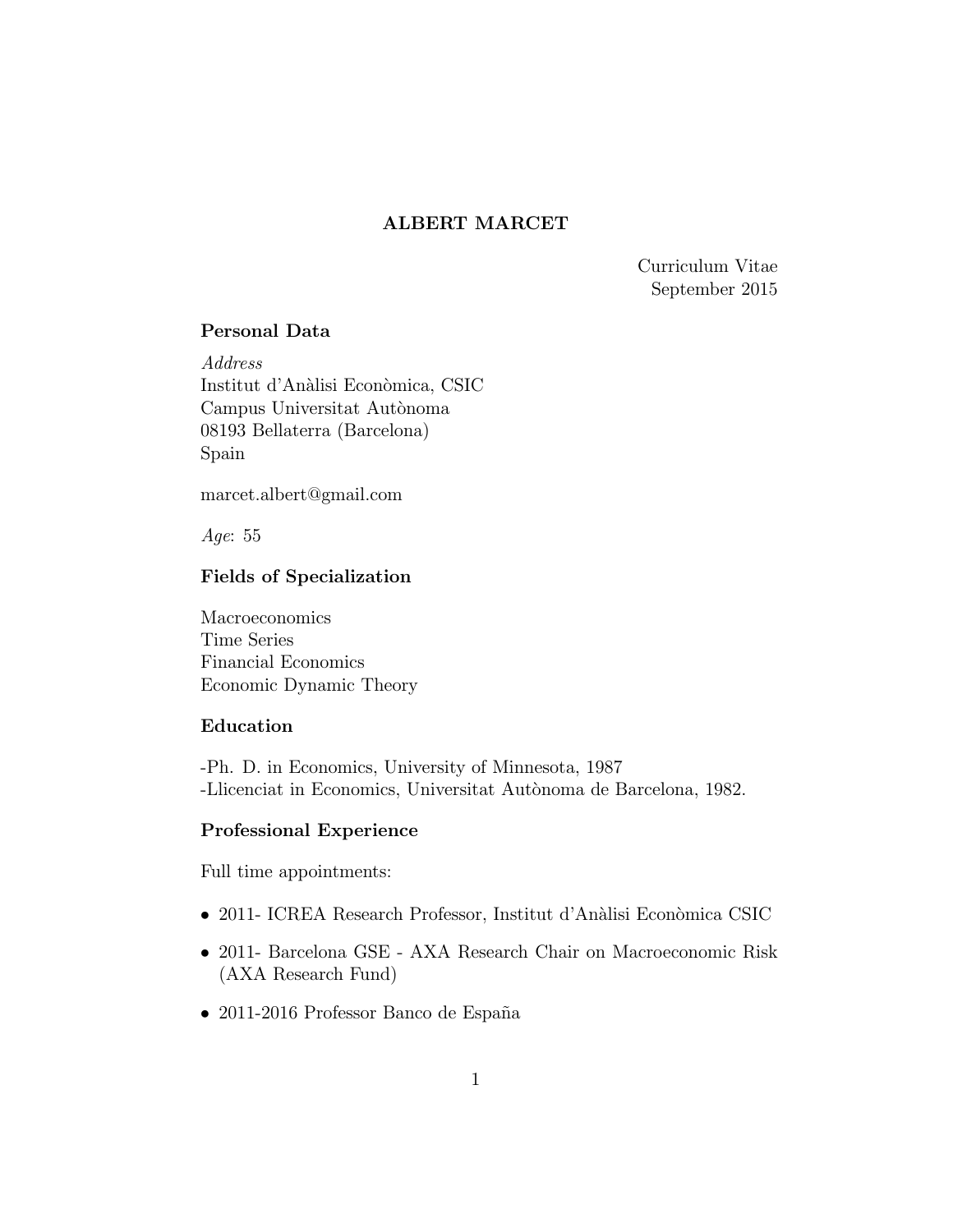- 2009-2011 Professor of Economics, Department of Economics, London School of Economics
- 2004-2009 Research Professor, Institut d'Analisi Economica (CSIC).
- 1990-2003 Catedratic (Full professor), Universitat Pompeu Fabra
- 1986-90 Assistant Profesor, G.S.I.A., Carnegie Mellon University.
- 1984-86 Research Assistant, Federal Reserve Bank of Minneapolis.
- 1982-84 Teaching Assistant, Department of Economics, University of Minnesota.

Other appointments

- 2011-2014 Scientific Committee Chair, European Area Business Cycle Network (EABCN)
- 2006-2009 and 2011- Adjunct Professor, IDEA doctoral program, Universitat Autònoma de Barcelona.
- 2006 Visiting Scholar, European Central Bank.
- 2004-2006 Adjunct Professor, Universitat Pompeu Fabra
- 2001 Visiting Scholar, European Central Bank (July and December).
- 1997-2008 Visiting Professor, London Business School (three weeks a year).
- 1995-2006 Associate Researcher, CREI.
- 1996-97 Visiting Professor, CEMFI (Madrid).
- 1994 Outside Consultant, Research Department, Federal Reserve Bank of Minneapolis.
- 1990-92 Associate Profesor, G.S.I.A., Carnegie Mellon University, (on leave).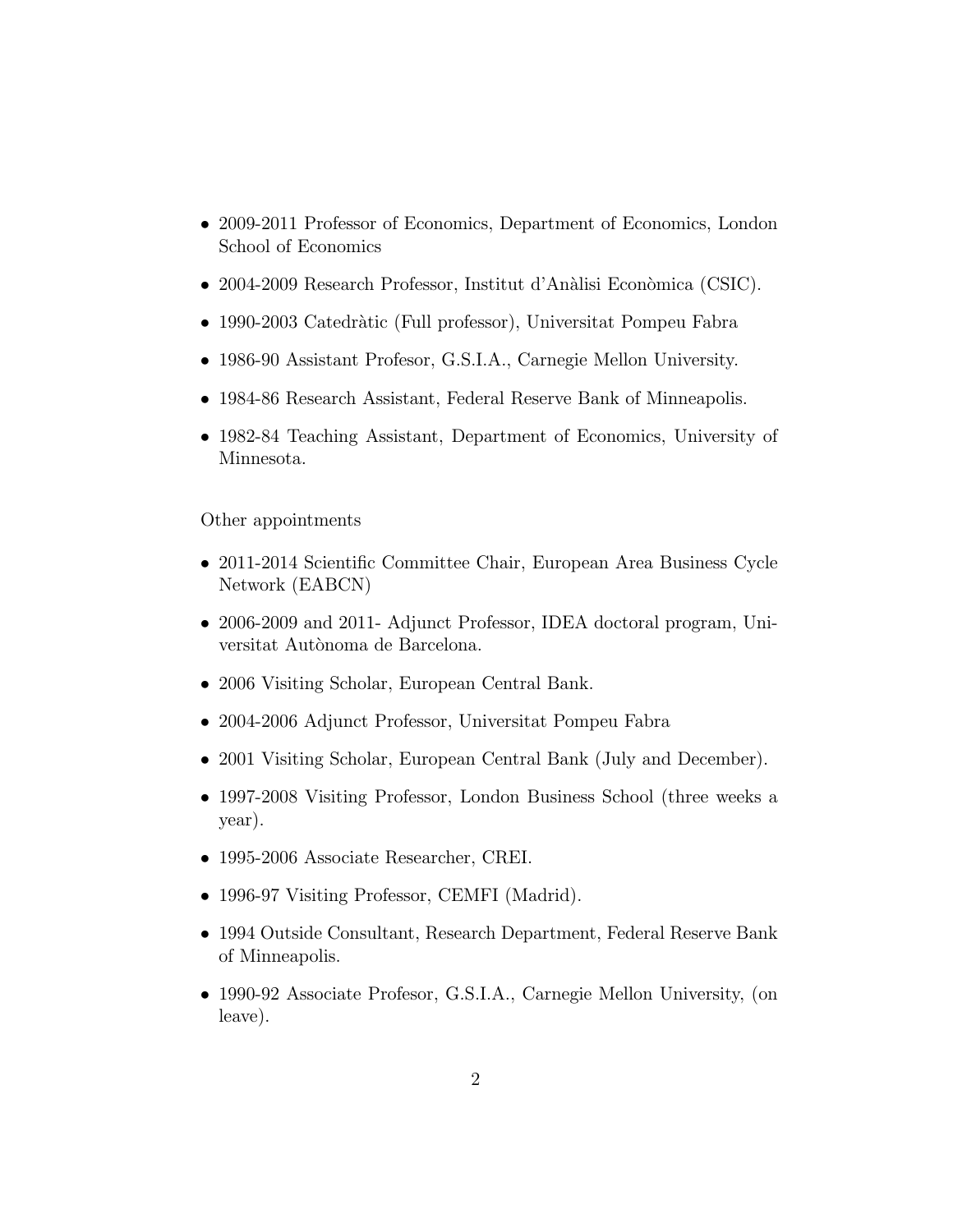• 1989-90 Visiting Professor, Universitat Autònoma de Barcelona.

## Honors and Awards

- Keynote Speaker, Surrey University Conference, September 2014
- Keynote Speaker, conference, "Expectations in Dynamic Macroeconomic Models", Bank of Finland, August 2014.
- ERC Advanced Grant 2012 call.
- Fellow of the Econometric Society, 2011-
- Programa de Excelencia Banco de España, 2011-2016
- Keynote Speaker, Norges Bank Workshop, 2011
- Keynote Speaker, CDMA Conference, Univ. of Saint Andrews (Scotland), 2011
- Plenary Session, SWIM conference, Auckland, New Zealand, 2009
- Plenary Session CEF conference, Sydney, 2009
- Plenary Session, Simposio Análisis Económico, Granada, 2007.
- President of the Spanish Economic Association, 2007.
- Wim Duisenberg Fellowship, European Central Bank, 2006.
- Plenary Session, European Symposium of Economic of Economic Theory, ESSET, CEPR, 2002, Gerzensee.
- Plenary session, European Summer Meetings of Econometric Society, ESEM, Lausanne, 2001.
- "Distincio a la Recerca, Jove investigador", Generalitat de Catalunya, 2000.
- Plenary Session, Summer meetings of the Society for Economic Dynamics and Control, Barcelona, July 1995.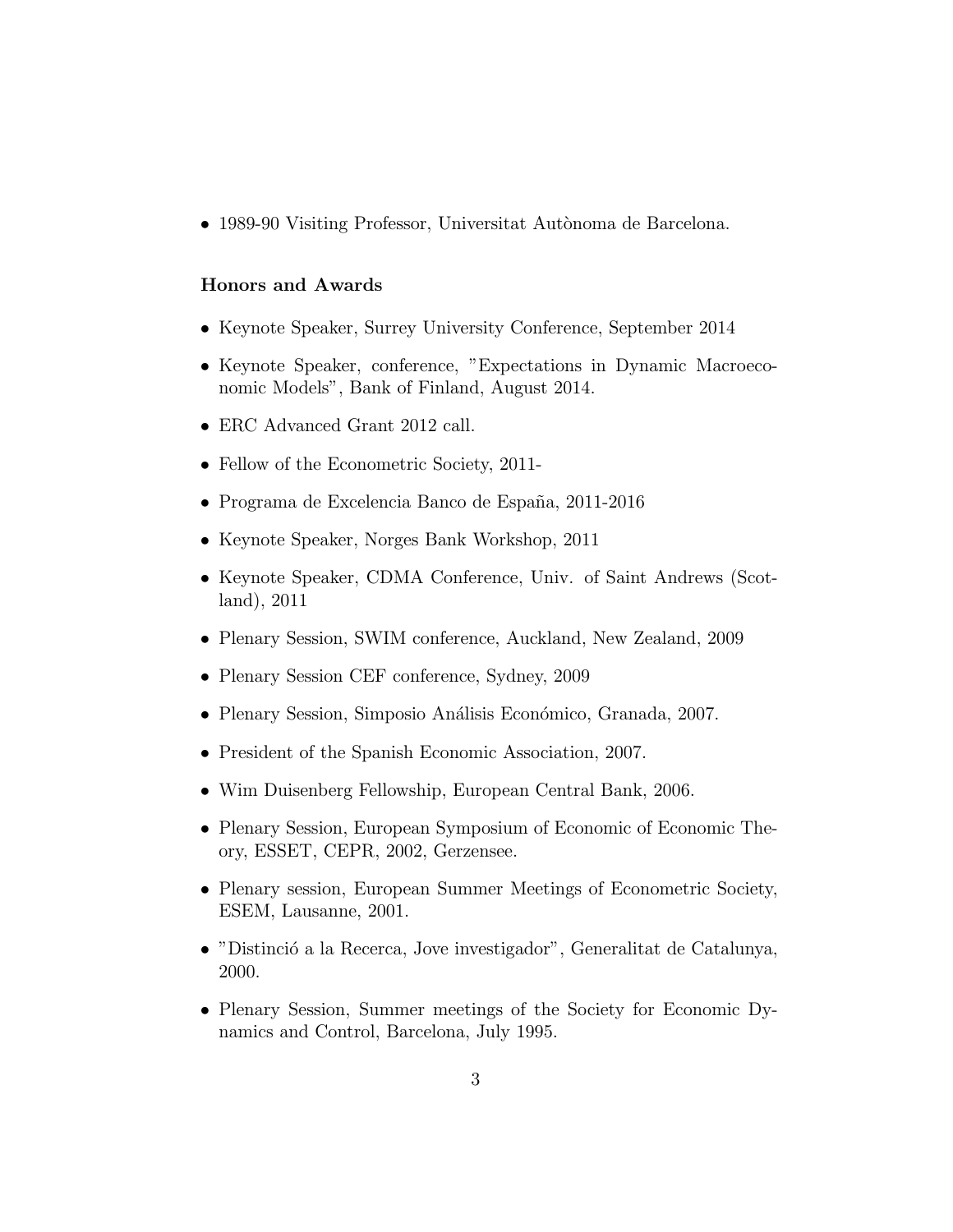- Invited Speaker at European Meetings of the Psychometric Society, July 1993, Barcelona.
- Invited Speaker at a Symposium of the Sixth World Congress of the Econometric Society, Barcelona 1990.
- Research Fellow, CEPR, 1992-

## Main Publications

- "Convergence of Least Squares Learning Mechanisms in Self-Referential Linear Stochastic Models" (joint with T.J. Sargent) August 1989, Journal of Economic Theory, vo. 48-2, pp 337-368.
- "Least Squares Learning and the Dynamics of Hyperinflation" (joint with T.J. Sargent) 1989, in *International Symposia in Economic Theory* and Econometrics, vol. 4, edited by W. Barnett, J.Geweke and K. Shell, Cambridge University Press, pp 119-137.
- $\bullet$  "Solving a Growth Model by Parameterizing Expectations" (joint with W. den Haan). January 1990, Journal of Business, Economics and Statistics, vol. 8-1, pp 31-34.
- "Convergence of Least Squares Learning in Environments with Hidden State Variables and Private Information" (join with T.J. Sargent). December 1989, Journal of Political Economy, vol. 97-6, pp 1306-1322.
- $\bullet$  "Time Aggregation of Economic Time Series", 1991, in Rational Expectations Econometrics, eds. T.J. Sargent and L.P.Hansen, Westview Press, pp 237-281.
- "The Fate of Systems with 'Adaptive' Expectations" (joint with T.J. Sargent). May 1988, Papers and Proceedings of the *American Eco*nomic Review, vol. 78-2, pp 168-172.
- "Simulation Analysis of Stochastic Dynamic Models: Applications to Theory and Estimation", 1994, in Advances in Econometrics, Sixth World Congress of the Econometric Society, ed. C.A. Sims. Cambridge University Press, pp 81-118.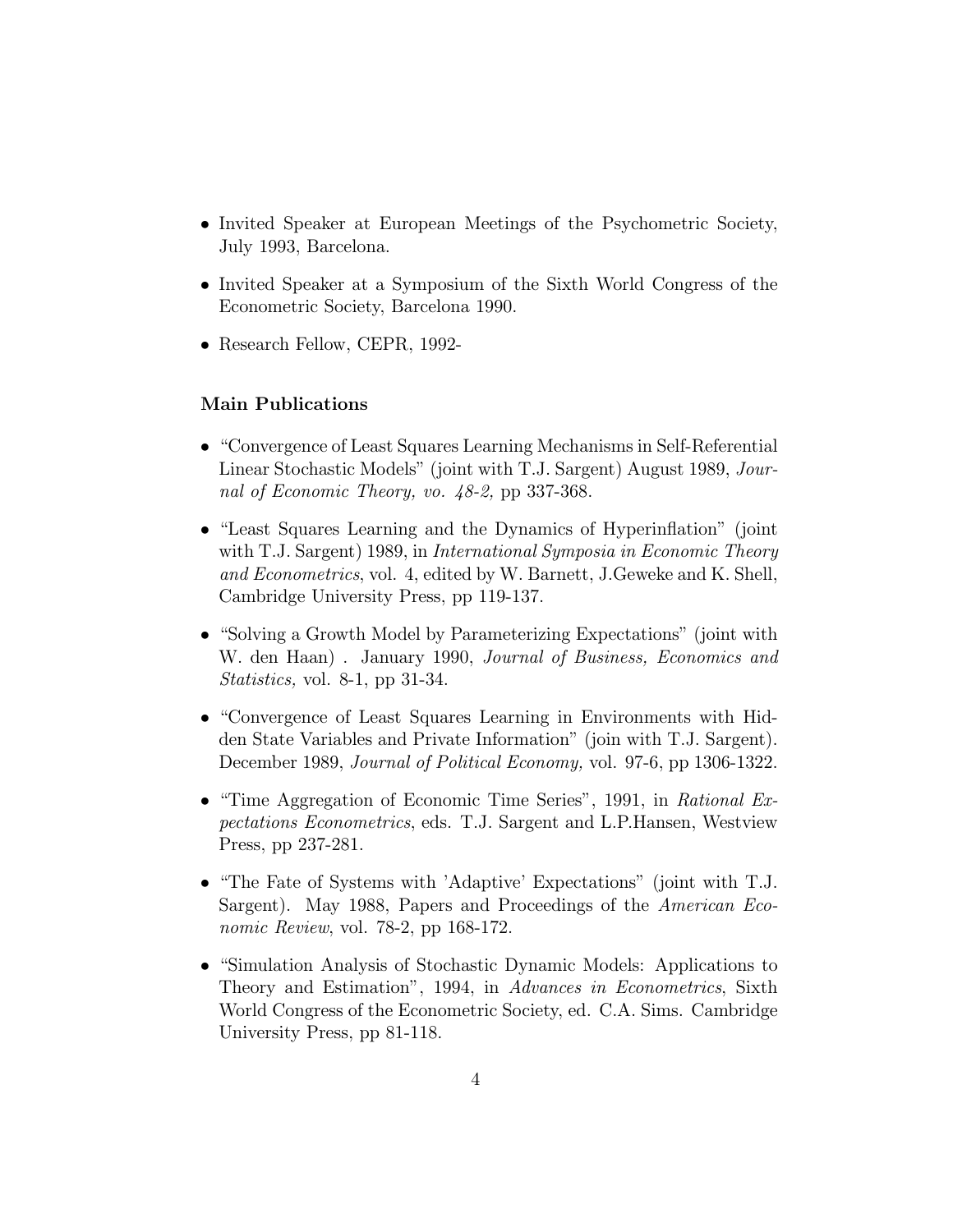- "Speed of Convergence of Recursive Least Squares Learning with ARMA Perceptions" (joint with T.J. Sargent), 1995. In Learning and Rationality in Economics, edited by A. Kirman and M. Salmon, Blackwell Publishers, pp 179-215.
- "The Convergence of Vector Auto-Regressions to Rational Expectations Equilibrium" (1992) (joint with T. J. Sargent) In A. Vercelli and N. Dimitri, *Macroeconomics, a Strategic Survey*, Oxford University Press, pp 139-164.
- "Communication, Commitment and Growth" (joint with Ramon Marimon) ,December 1992, Journal of Economic Theory, vo. 58-2, pp 219-249.
- "Growth, International Capital Flows and Enforcement Constraints: the Case of Africa" (joint with G. Giovanetti and R. Marimon), April 1993, Papers and Proceedings of the European Economic Review.
- "Accuracy in Simulations" (joint with W. den Haan) January 1994, Review of Economic Studies, vol. 61, pp 3-17.
- "Equilibrium Asset Prices and Savings in a Model with Heterogeneous Agents, Incomplete Markets and Liquidity Constraints", (joint with K. Singleton), June 1999, Macroeconomic Dynamics (Vintage article), vol. 3, pp 243-276.
- "Parameterized Expectations Approach; some Practical Issues" (joint with G. Lorenzoni) 1999, chapter in the book *Computational Methods* for the Study of Dynamic Economies, edited by R. Marimon and A. Scott. Oxford University Press, pp 143-171.
- $\bullet$  "Optimal Taxation without State-Contingent Debt", (joint with R. Aiyagari, T.J. Sargent y J. Seppala), Journal of Political Economy, Vol. 110, pp 1220-1254, December 2002.
- "Recurrent Hyperinflations and Learning", (joint with J.P. Nicolini) American Economic Review, Vol. 93, n. 5, pp. 1476-1498, December 2003.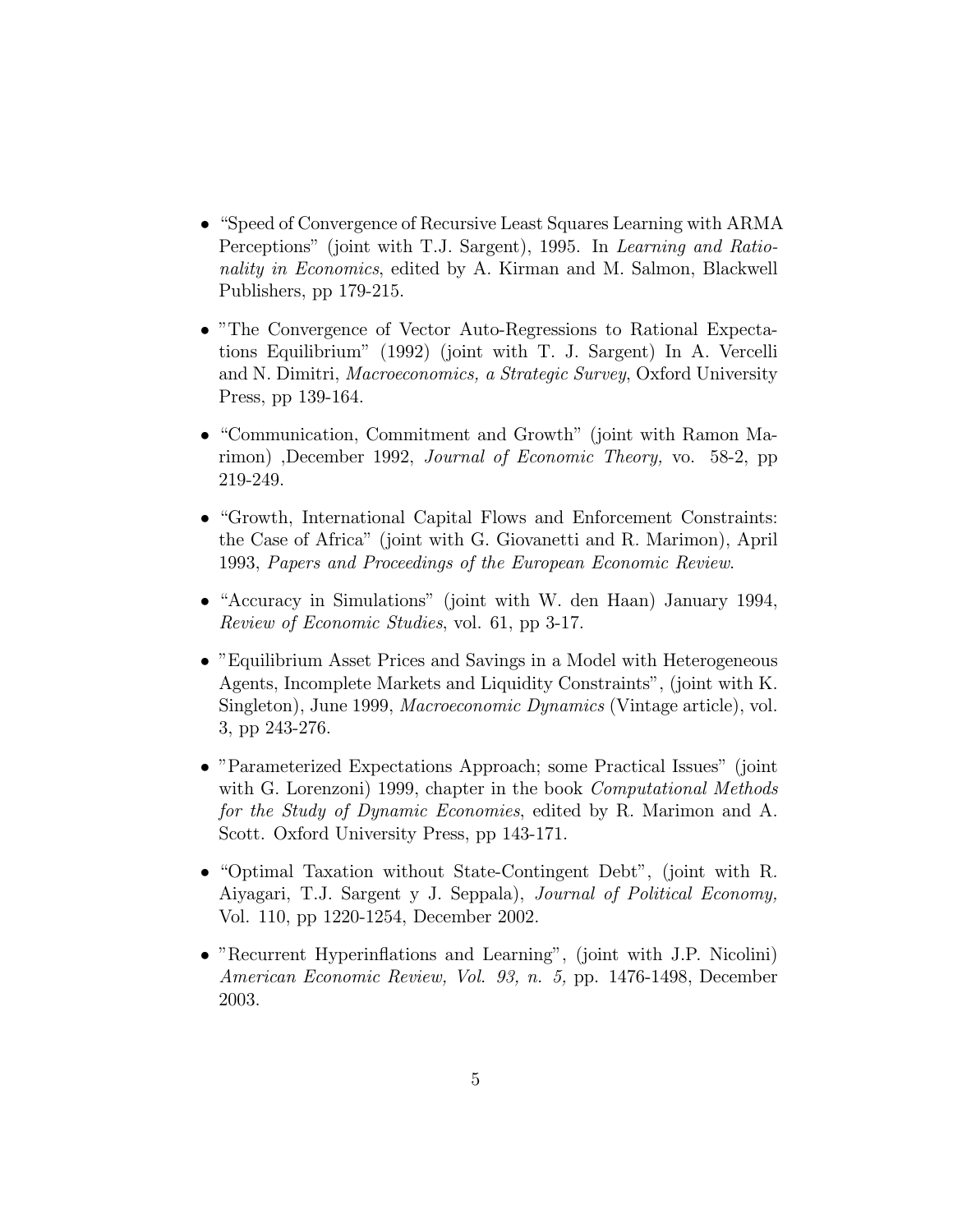- "Money and Prices in Models of Bounded Rationality in High-Inflation Economies", (joint with J.P. Nicolini) Review of Economic Dynamics, Vol. 8, Issue 2, pp 452-479, April, 2005.
- "Incomplete Markets, Labor Supply and Capital Accumulation", (joint with F. Obiols-Homs and P. Weil), *Journal of Monetary Economics*, vol 54, pp 2621-2635, November, 2007.
- "Fiscal Insurance and Debt Management in OECD Economies" (joint with E. Faraglia and A. Scott), *Economic Journal*, Vol. 118, issue 527, 363-386, March 2008
- "Debt and Deficit Fluctuations and the Structure of Bond Markets" (joint with A. Scott), Journal of Economic Theory, Vol. 144, N. 2, 473-501, March 2009.
- "Supply Side Interventions and Redistribution", (joint with T. Garcia-Mila and E. Ventura), Economic Journal, Vol. 120 Issue 543, pp 105- 130, March 2010.
- "In Search of a Theory of Debt Management", (joint with E. Faraglia and A. Scott), *Journal of Monetary Economics*, vol. 57, Issue 7, pp 821-836, October 2010.
- "Internal Rationality, Imperfect Market Knowledge and Asset Prices", (joint with K. Adam), *Journal of Economic Theory* 146, pp  $1224-1252$ , May 2011
- "House Price Booms and the Current Account", (joint with K. Adam and P. Kuang), NBER Macroeconomics Annual, 2011, Vol. 26, University of Chicago Press, 2012.
- "The Impact of Government Debt Maturity on Inflation" (joint with E. Faraglia, R. Oikonomou, and A. Scott), The Economic Journal, 123  $(566):$  F164-F192, 2013.
- "Stock Market Volatility and Learning" (joint with K. Adam and J.P. Nicolini) forthcoming Journal of Finance.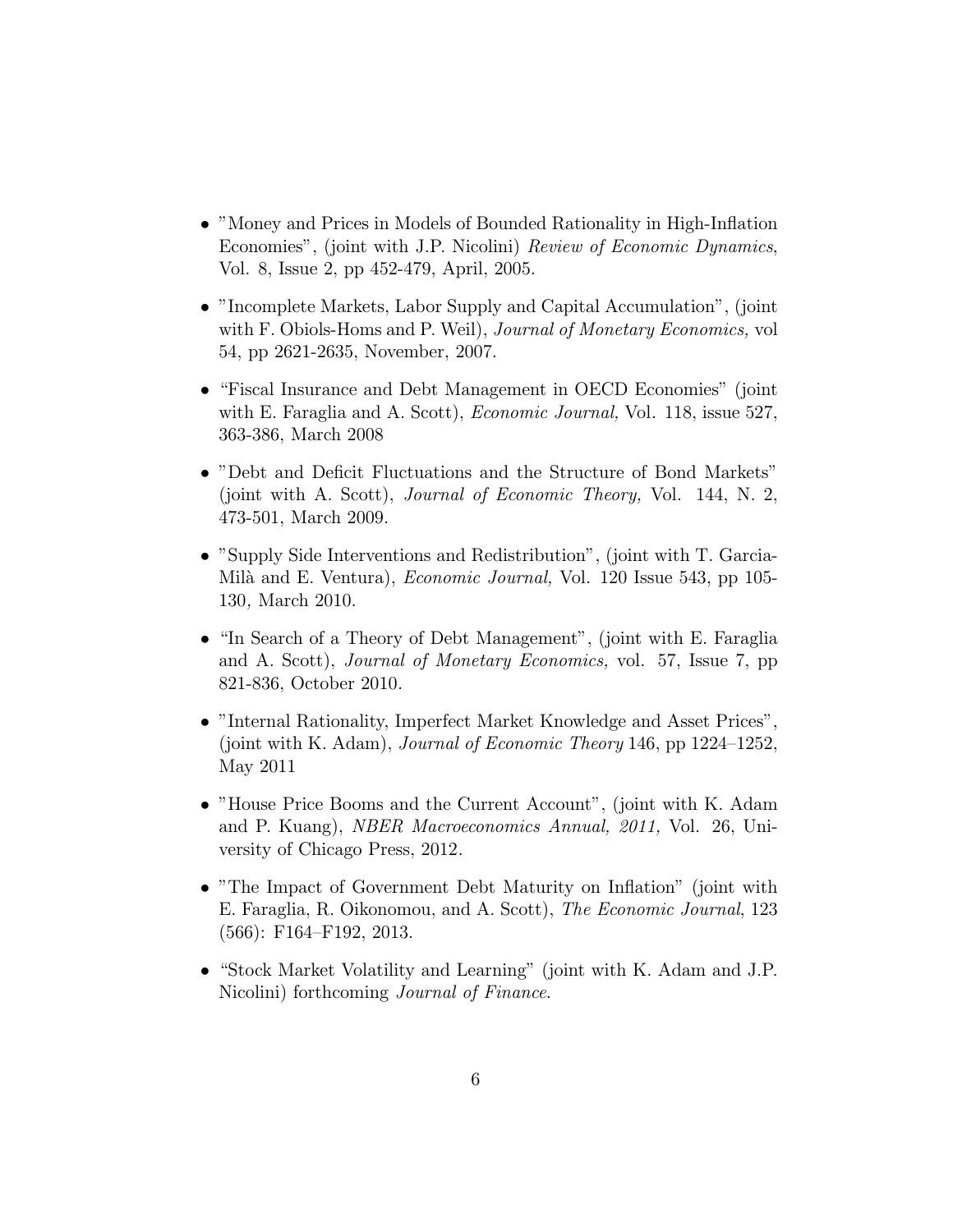"Can a Financial Transaction Tax Prevent Stock Price Booms?", (joint with Klaus Adam, Johannes Beutel, Sebastian Merkel), forthcoming, Journal of Monetary Economics.

## Other Publications

- $\bullet$  "Macroeconomía Moderna y Simulaciones por Ordenador" ("Modern Macroeconomics and Computer Simulations" (1991), Cuadernos Económicos del ICE.
- \Un Model de Series Temporals per a la Previsio de Recaptacio Tributaria per Comunitats Autonomes" ("A Time Series Model to Forecast Tax Collections in Autonomous Comunities") (1991), in El Financament de les Comunitats Autonomes: Avaluacio del Sistema Actual i Criteris per a la Seva Reforma, ed. X. Calsamíglia, J.M. Esteban i C. Ponsati, Generalitat de Catalunya, pp 317-383.
- $\bullet$  "La Formació d'Expectatives" ("Expectation Formation") (1991), in Invitació a la Teoria Econòmica, ed. by Ramon Marimon and Xavier Calsamiglia, Editorial Ariel.
- "Utilización del capital y ciclo económico español: Comentario", 1996, Moneda y Crédito; 0(202), pp 278-79.
- "Capital and Labor Taxes, Macroeconomic Activity, and Redistribution", 1998, Opuscle CREI, no.3, Universitat Pompeu Fabra.
- "Debt Limits, Deficit Ceilings and Debt Management", (joint with A. Scott) 1999, chapter in the book The Changing European Financial Landscape, edited by S.C.W. Eijffinger, K. Koedijk, M. Pagano, R. Portes, edited by CEPR, pp 4-14.
- "Recursive Contracts", entry in New Palgrave Dictionary of Economics 2d Edition, ed. by Steven N. Durlauf and Lawrence E. Blume, vol. 7, 39-42, Palgrave McMillan, 2008.
- "El Nuevo Reto en Macroeconoma: la Modelizacion y la Medicion de Expectativas" (joint with Olympia Bover y Juan Francisco Jimeno) Boletín Económico del Banco de España, 125-132, Jul-Agosto 2013.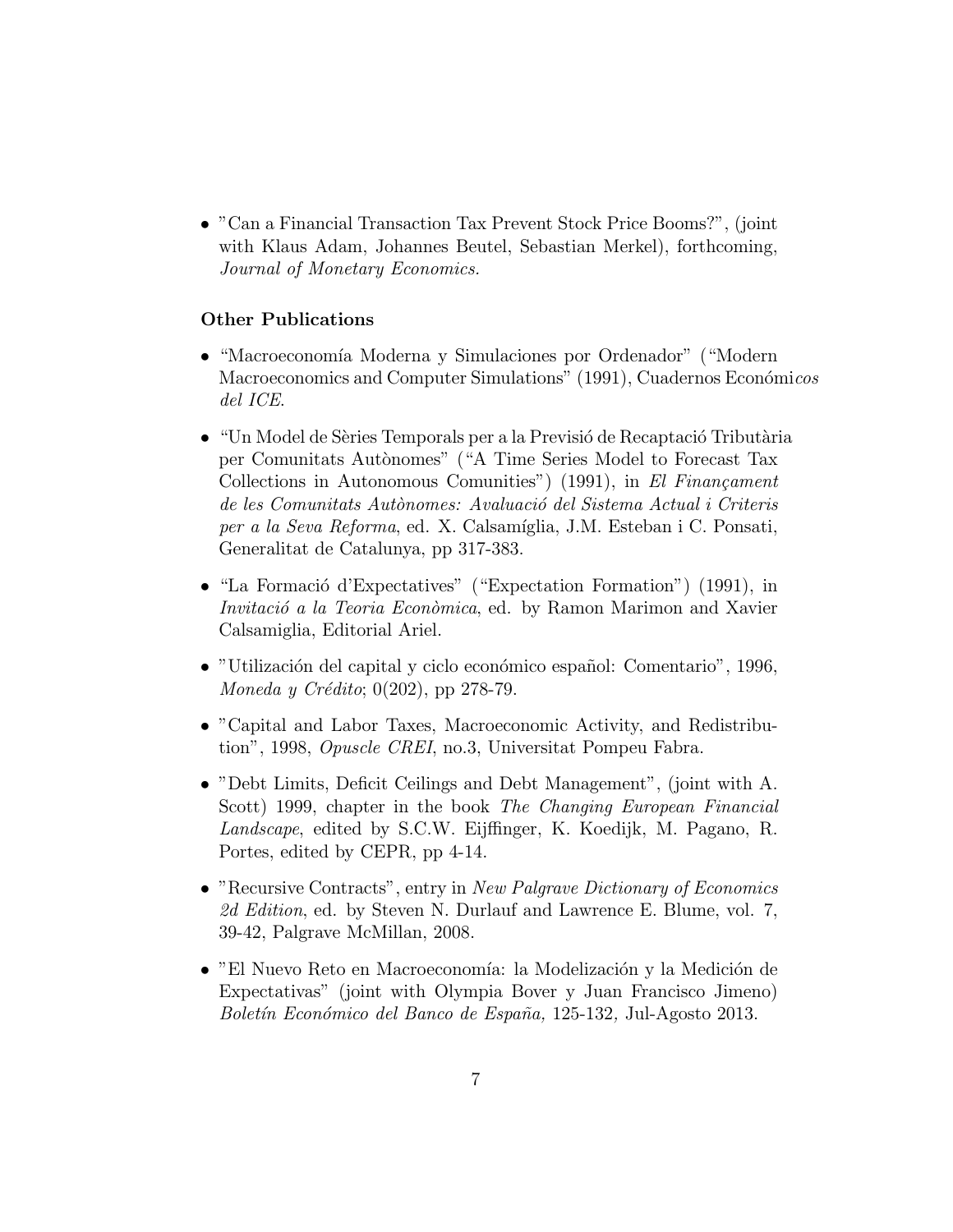## Working Papers

- "Approximation of the Continuous Wold Decomposition with Frequent Sampling". Working Paper, 1987, Carnegie Mellon University.
- "Introducing Derivative Securities; A General Equilibrium Approach" (joint with J.A. Ketterer) Working Paper, Carnegie Mellon University, 1989.
- "The Case of the Missing Security" (joint with B. Hollyfield and J. Ketterer).
- "Solving Nonlinear Rational Expectations Models by Parameterizing Expectations: Convergence Results in the Stationary Case" (joint with David Marshall) Working Paper, Universitat Pompeu Fabra, 1994.
- "The Poor Stay Poor: Non-Convergence across Countries and Regions" (joint with Fabio Canova), working paper UPF, 1995. Revised 1997.
- "The HP-Filter in Cross-Country Comparisons" (joint with Morten Ravn), working paper UPF, 2001.
- $\bullet$  "Overdifferencing VAR's is Ok", 2005, working paper.
- "Autoregressions in Small Samples, Priors about Observables and Initial Conditions" (joint with Marek Jarocinski), 2010.
- "Recursive Contracts" (joint with Ramon Marimon), working paper, UPF, 1998. Revised 2000, 2010, 2014.
- "Government Debt Management, the Long and Short of it" (joint with E. Faraglia, R. Oikonomou, and A. Scott), 2014.
- "Debt Management and Optimal Fiscal Policy with Long Bonds" (joint with E. Faraglia, R. Oikonomou, and A. Scott), 2013
- "Contrasting Bayesian and Frequentist Approaches to Autoregressions: the Role of the Initial Condition" with Marek Jarocinski, 2014.
- "Priors about Observables in Vector Autoregressions" with Marek Jarocinski, 2014.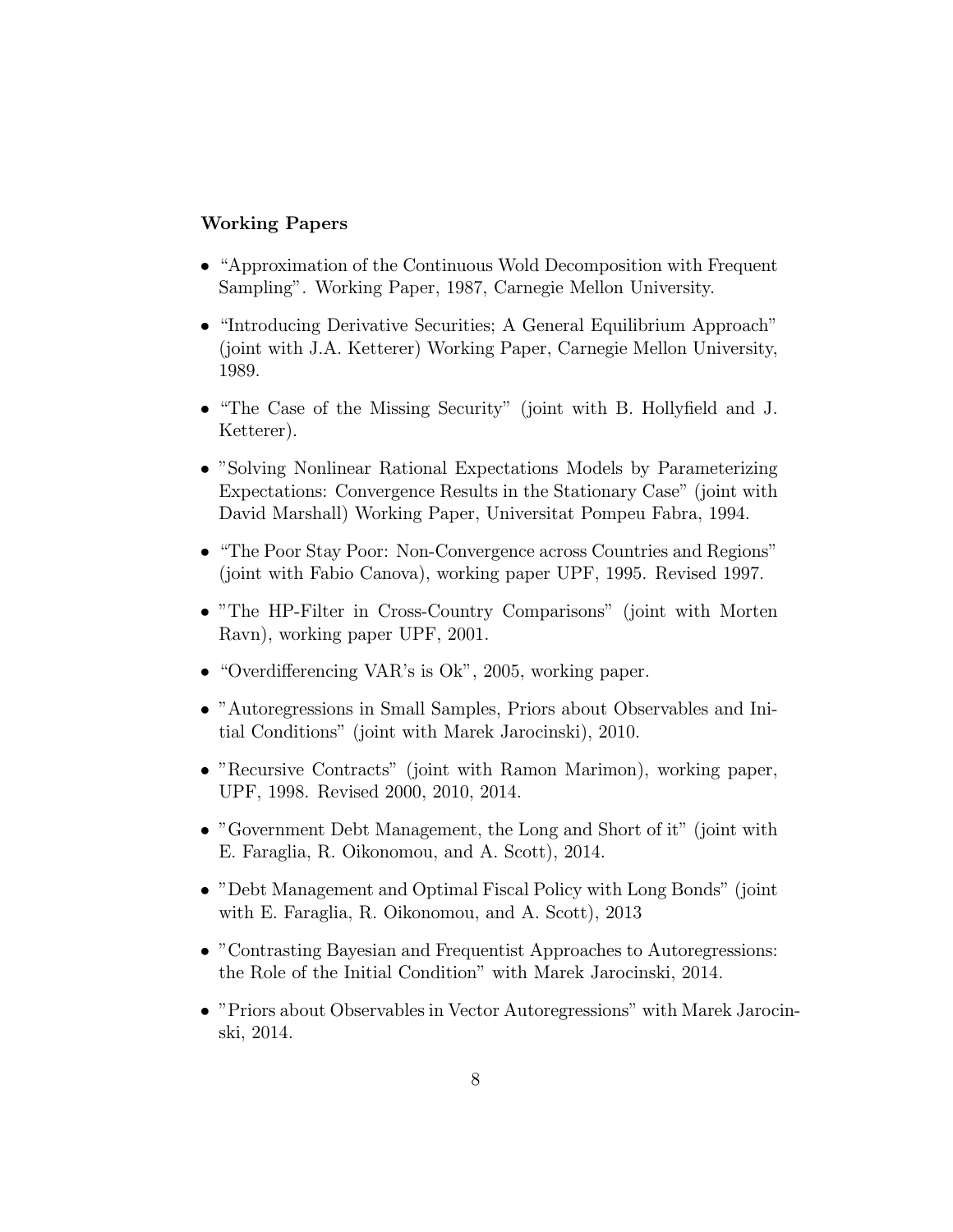- "Stock Price Booms and Expected Capital Gains" (with Klaus Adam and Johannes Beutel), 2014.
- "Pareto-Improving Optimal Capital and Labor Taxes", 2008. joint with K. Greulich and S. Laczo.

## Grants

- FP7-European Comission, Collaborative Project "Integrated Macro-Financial Modelling for Robust Policy Design" (acronym: MACFIN-ROBODS), team leader, 2014-2017.
- Principal Investigator, Grup de Recerca Consolidat, (SGR), CIRIT (Generalitat de Catalunya), 2014-17.
- ERC Advanced Grant, 2012 Call, project "Asset Prices and Macroeconomic Policy when Agents Learn" (European Comission), 2013-2018.
- Excellence Program Bank of Spain, 2011-16.
- Fondation Banque de France Research Grants, 13th Call, 2009.
- Principal Investigator, Research Project (type C), Plan Nacional (Spanish Ministery of Science), "Fiscal and Monetary Policy and Financial Markets", 2009-2014.
- $\bullet$  FP7 Research Project, "Modelling and Implementation of Optimal Fiscal and Monetary Policy Algorithms in Multi- Country Econometric Models" (acronym: MONFISPOL), (European Comission), 2009-2011,
- Principal Investigator, Grup de Recerca Consolidat, (SGR), CIRIT (Generalitat de Catalunya), 2005-09
- Principal investigator, Research Project, Plan Nacional (Spanish Ministery of Science) "Fiscal and Monetary Policy under Uncertainty", 2005-08.
- 2002-05 Principal investigator, Research Project, Plan Nacional (Spanish Ministery of Science) "Fiscal and Monetary Policy under Market Imperfections"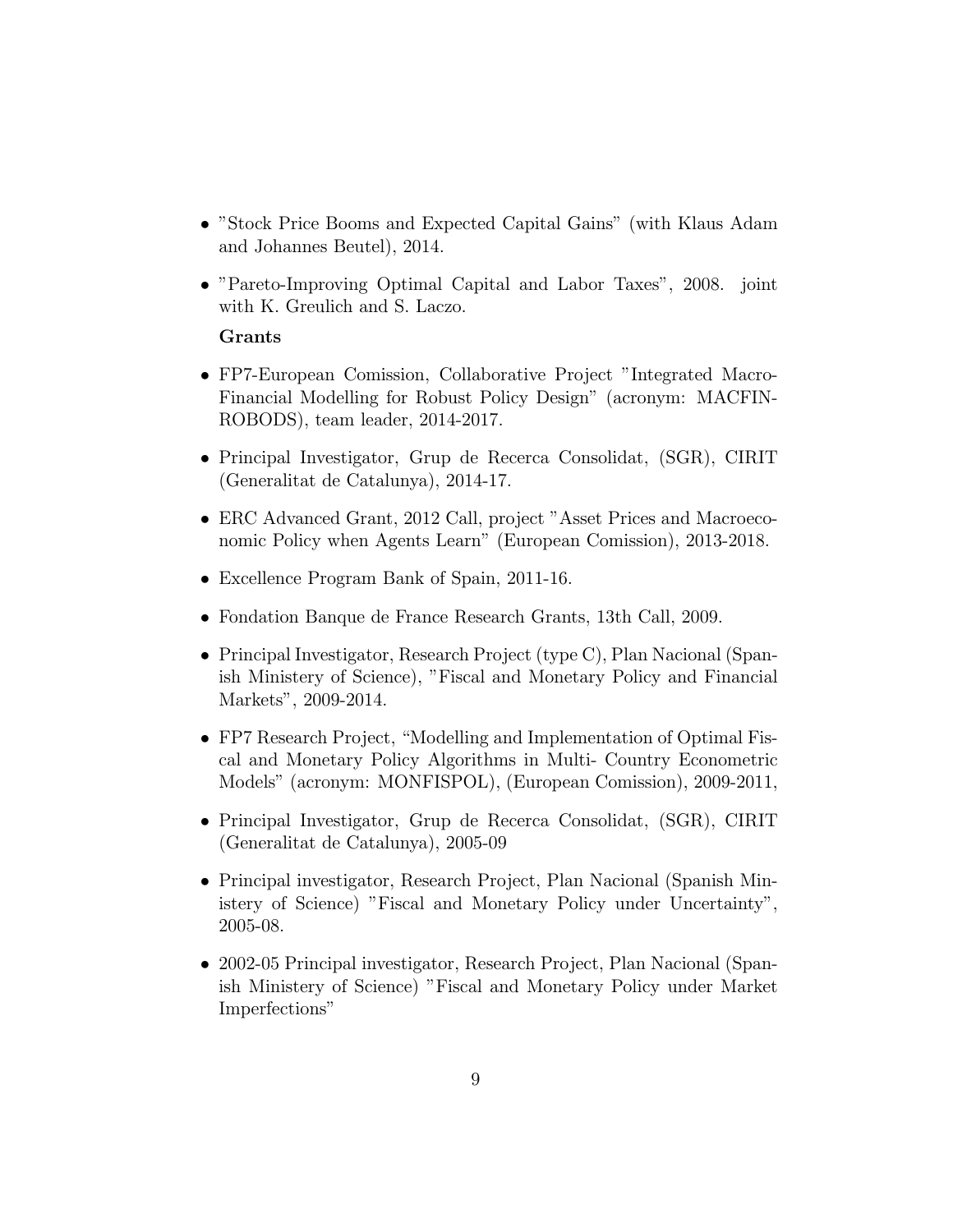- 2000-04 Principal Investigator, Grup de Recerca Consolidat, (SGR), CIRIT (Generalitat de Catalunya).
- ESRC project "Debt and Deficit Fluctuations and the Structure of Bond Markets", 1999-01.
- 1999-02 Research project DGES, principal researcher. "Fiscal Policy under Market Imperfections" 1999-02
- 1998-99 Research project DGES, principal investigator, "Fiscal and Monetary Policy with Market Imperfections and Quasi-Rational Behavior".
- 1995-99 Principal Investigator, Grup de Recerca Consolidat, (SGR), CIRIT (Generalitat de Catalunya).
- 1995-98 DGICYT grant, principal investigator, "Fiscal and Monetary" Policy in Dynamic Economies: Theoretical and Empirical Analysis".
- 1994-95 Human Capital and Mobility (European Union) Network.
- $\bullet$  1994-95 CIRIT grant (Generalitat de Catalunya), "Creixement i Fluxos de Capital".
- 1994-97 Program 'Iberdrola' for visiting professors.
- 1993-95 Principal Investigator DGCYT Grant (awarded by the Spanish Ministry of Education), for the project "Dynamic Open Economy Macroeconomics".
- $\bullet$  1991-92 Grant from the Instituto de Estudios Fiscales, "Dynamic Economies, Taxation and Integration".
- 1991 Infrastructure Grant from the Generalitat de Catalunya.
- 1991-93 DGCYT Grant (awarded by the Spanish Ministry of Education), for the project "Dynamic Economies".
- 1990-91 DGCYT Grant (awarded by the Spanish Ministry of Education)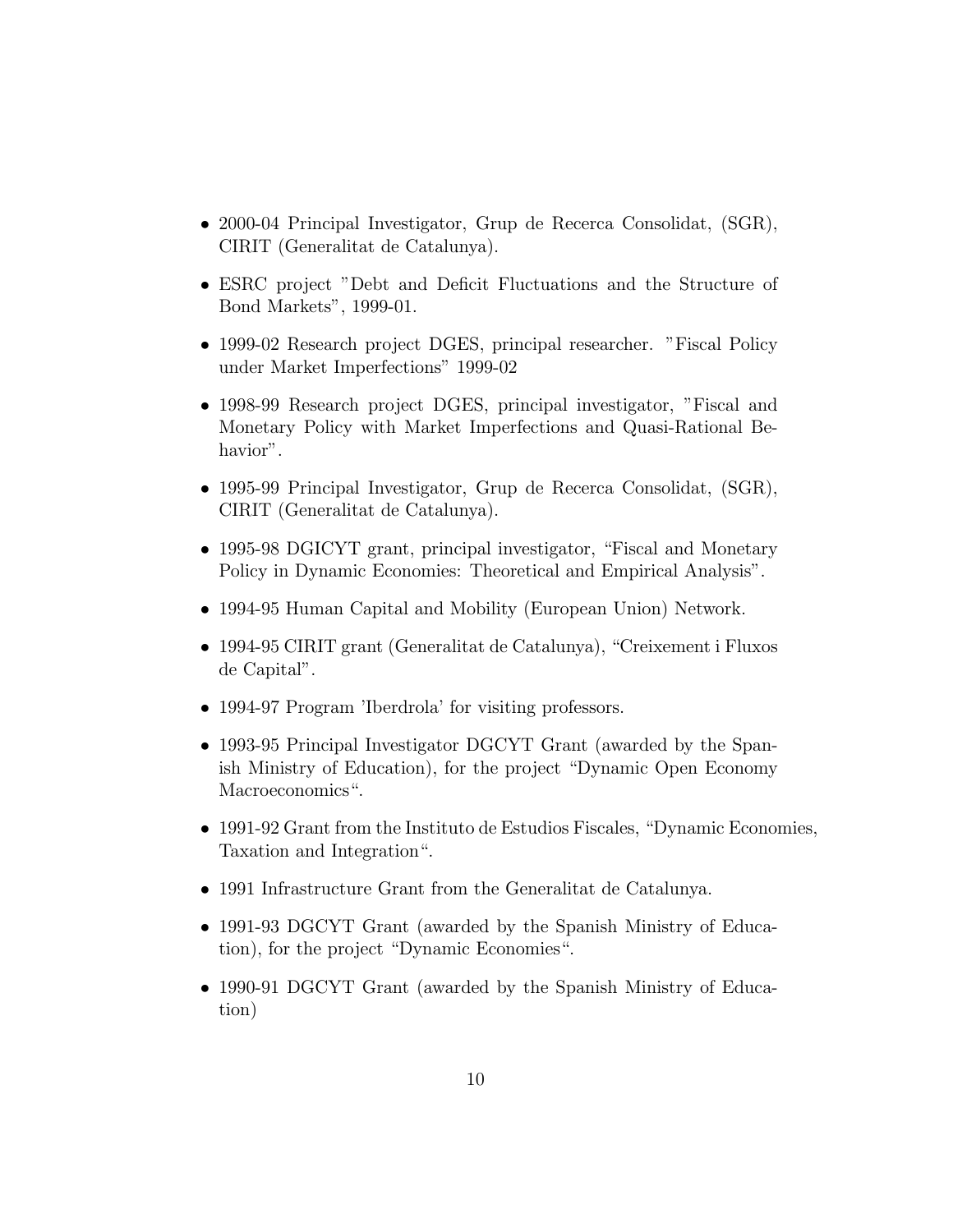- 1988-90 National Science Foundation Grant for the project "Solving" Models by Parameterizing Expectations".
- 1987 Small Junior Development Grant, Carnegie Mellon University.
- 1984-85 Graduate student Fellowship, Department of Economics, University of Minnesota.
- 1982-84 Andreas Fellowship, Department of Economics, University of Minnesota.

#### Organization of Conferences

"Learning in Macroeconomics and Finance", (joint with G. Evans, R. Guesnerie, J.F. Jimeno, R. Marimon) Summer Forum Barcelona GSE, June 19-20, 2014

Eight conferences or workshops co-organised within EABCN, 2011-14.

"Workshop on Institutions, Contracts and Growth", (jointly with A. Bon figlioli and G. Gancia) Institut d'Anàlisi Econòmica CSIC, June 22-23 2009.

"Monetary policy, asset markets and learning", (jointly with K. Adam and G. Fagan) European Central Bank, November 6-7 2006.

\25 years of Macroeconomics and Reality" (jointly with H. Uhlig, F. Canova and T. Zha), UPF, April 1-2, 2005.

"Entrepreneurship,Financial Markets, and Innovation", (jointly with A. Ciccone and R. Marimon) November 20-22, 2003. CREI. CEPR, UPF.

"New Developments in Fiscal Policy Analysis", May 20-21, 2002, CREI, CEPR, UPF.

"Heterogeneous Agents in Macroeconomics", July 2-3, 1999. CREI, UPF.

Co-Chairman of the summer meetings of the Society for Computational Economics, July 6-8, 2000

\Fiscal and Monetary Policy Analysis in Equilibrium Models", held at the Universitat Pompeu Fabra, Barcelona, June 22-23 1991.

#### Editorial Work

2009- Associate Editor, Economica 2004-06 Associate Editor, Economic Journal 1996-99 Associate Editor, Econometrica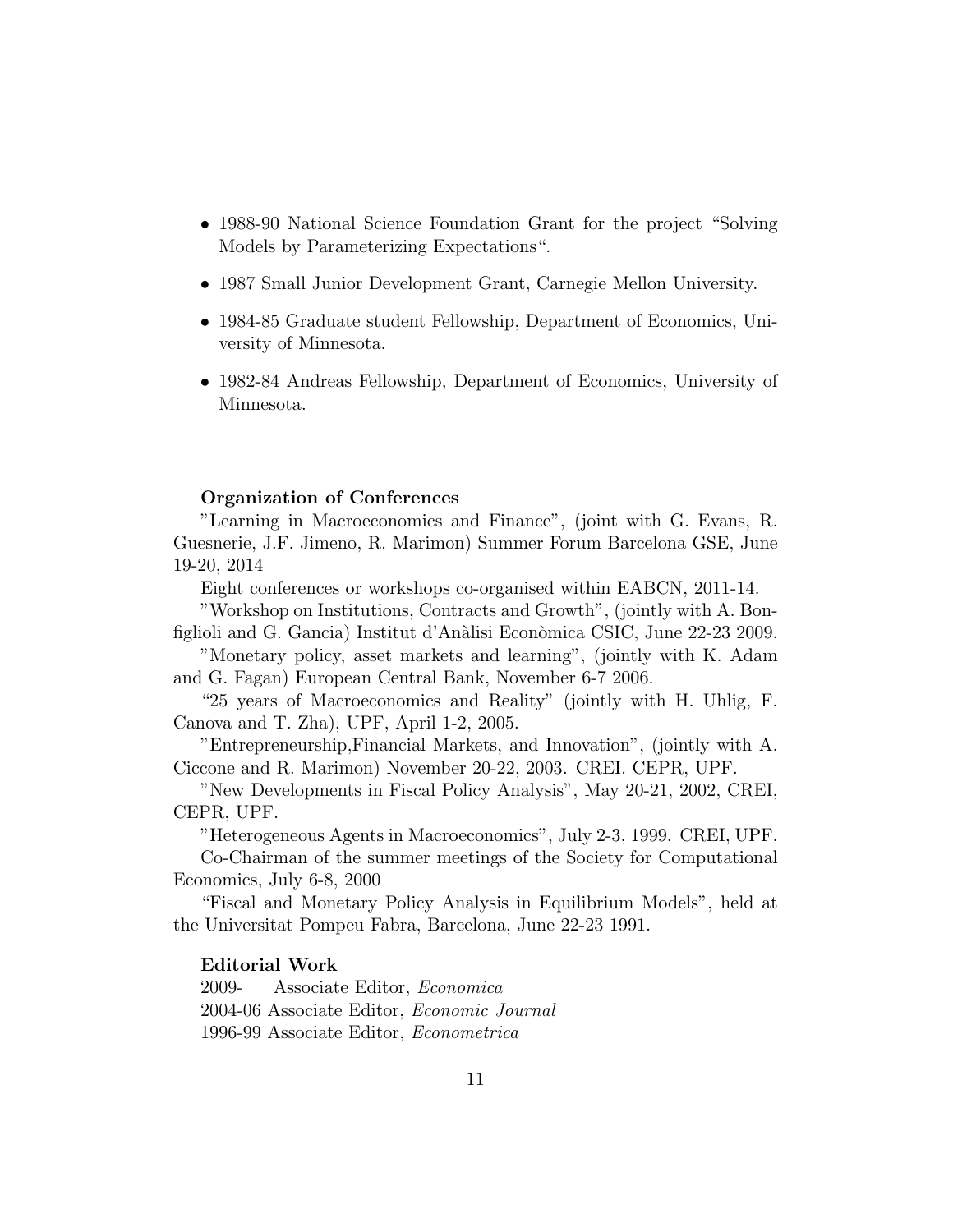1998- Associate Editor, Moneda y Credito 1991-97 Editor Asociado, *Investigaciones Económicas*. 1991- Editor Asociado, Cuadernos Económicos del ICE 1991-92 Editorial Board of the Review of Economic Studies. 1989-95 Associate Editor of the Journal of Monetary Economics. 1989-91 Associate Editor Revista Española de Economía.

## Administrative Work

.Director Fundacio d'Economia Analtica, 2013-

.Director Institut d'Analisi Economica CSIC, 2013-

.Scientic Director, Master of Macroeconomic Policy and Financial Markets, Barcelona GSE, 2008-

.Member of Academic Advisory Board, Graduate School of Economic & Social Sciences (GESS), University of Mannheim, 2011-14.

.Member of Academic Council, Barcelona Graduate School of Economics, 2010-

.Chief Financial Officer, Economics Job Market (job market web page for economics graduates)

. Member of Advisory Board of MOVE, Departament d'Economia i Història Econòmica, Universitat Autònoma de Barcelona, 2010-

.Co-director of doctoral program IDEA of Universitat Autonoma de Barcelona 2008-2009

.Member of the Junta de Govern, Institut d'Analisi Economica, 2005-2009 .President of the Spanish Economic Association, 2007.

.Member of Scientic Advisory Board of the Institute of High Studies, Vienna, 2006-

.Member of the Executive Committee of the Spanish Economic Association, 2006-08

.Chairman of the Department of Economics and Business, UPF. 1999- 2002

.Director of Doctoral Studies, Department of Economics and Business, UPF, 1991-98

.Member of Doctoral Comission, Universitat Pompeu Fabra, 1991-2002.

.Member of Scientic Commitee of the Supercomputing Center of Catalonia (CESCA), 1992-1995.

#### Doctoral Thesis Directed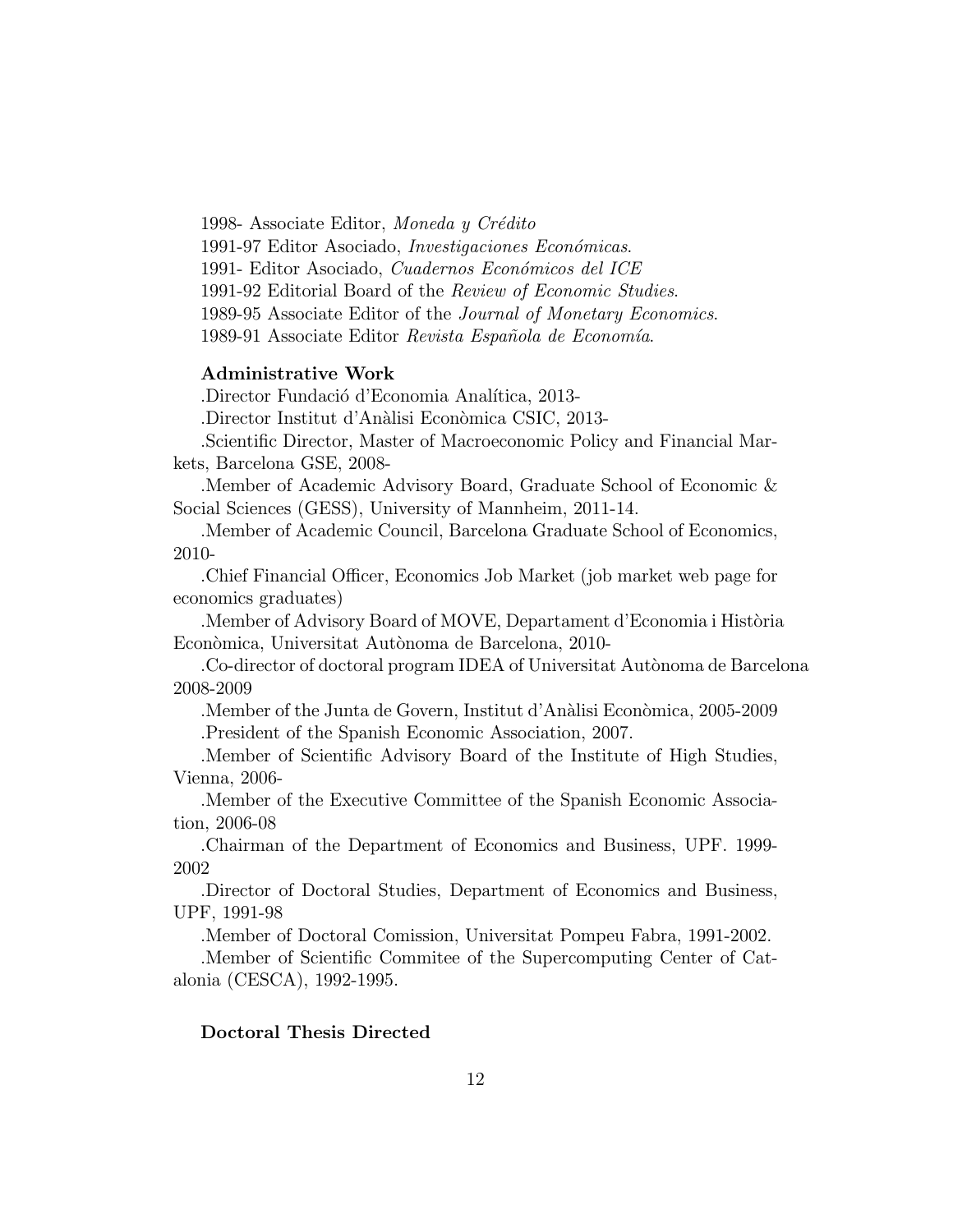At Carnegie Mellon University

- David Marshall, (co-director) "Inflation and Asset Returns in a Monetary Economy with Transactions Costs", 1988
- Wouter Den Haan "The Term Structure of Interest Rates in Real and Monetary Production Economies", 1991

At other institutions:

- Christel Rendu, "The predictive content of the yield curve A theoretical assessment" (co-director), London Business School, 1999
- $\bullet$  Arantza Gorostiaga, "Should Fiscal Policy Be Different in a Non-Competitive Framework?", CEMFI, 1998
- $\bullet$  Chryssi Giannitsarou (co/director), "Essays in Macroeconomic Dynamics with Adaptive Learning", London Business School, 2002

At Universitat Pompeu Fabra

- Germán Rojas, "Optimal Taxation in a Stochastic Growth Model with Public Capital: Crowding-in Effects and Stabilization Policy", 1994.
- Francesc Obiols, "Two Essays on Aggregate Fluctuations", 1996
- Monique Ebell, "Business Cycle Asymetries and ARCH Volatility", 2000
- Arpad Abraham, "Essays in Dynamic Economics", 2002
- Irina Yakadina, "Limiting Debt in the Optimal Taxation Setup", 2002
- Giuseppe Ferrero "Monetary Policy and the Transition to Rational Expectations", 2005
- Marek Jarocinski, "Essays on Bayesian and Classical Econometrics with Small Simples", 2006